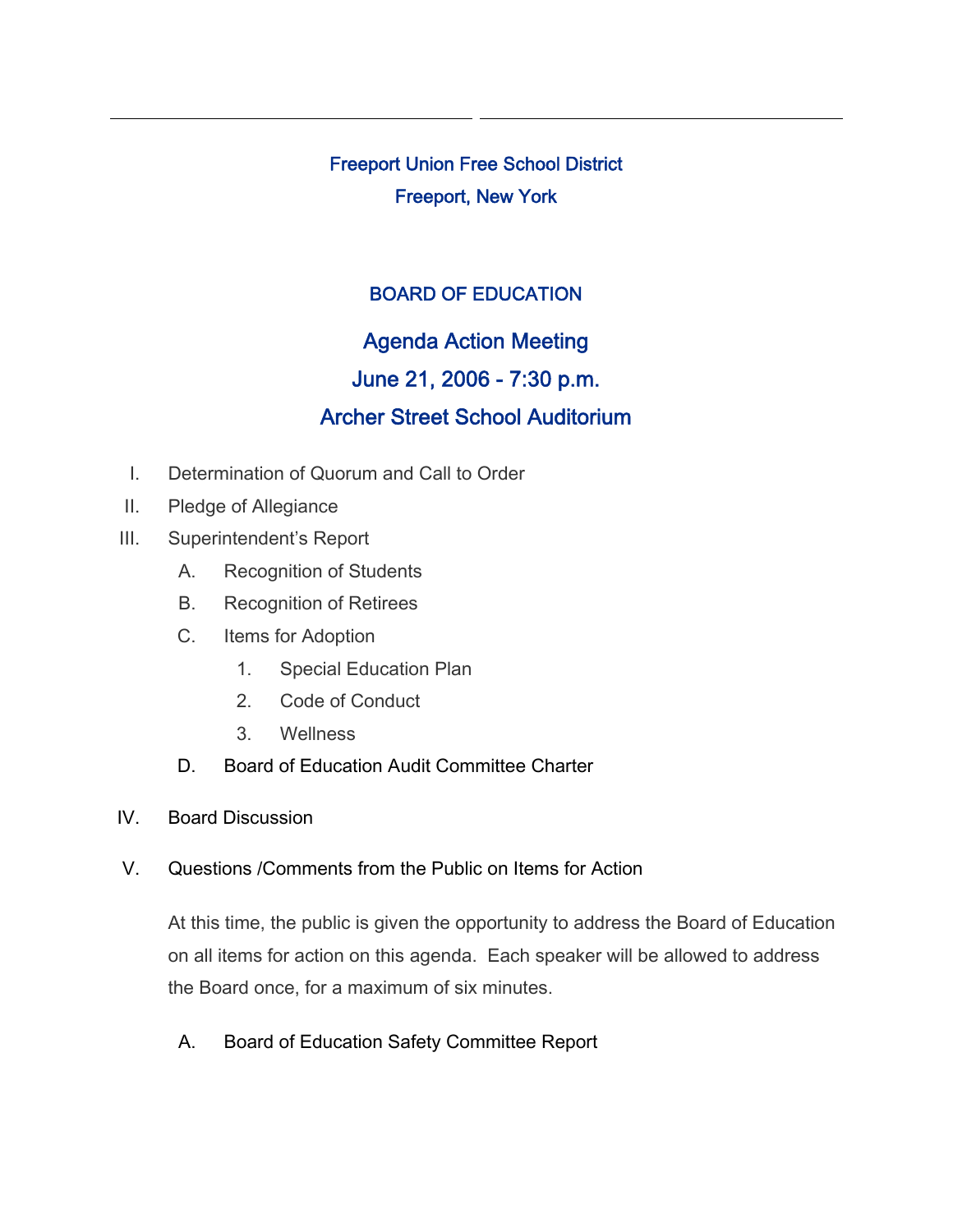1. Items for Action

#### Consent Agenda

Consent Agenda Items:

BE IT RESOLVED that the Board of Education of the Freeport Union Free School District hereby approves the following items; A; B (I, 2, 3, 4, 5, 6); C (1)).

A. Consent - Approve

Acceptance of the Minutes

- 2. May 3, 2006; May 16, 2006; May 24, 2006; May 30, 2006.
- B. Consent Approve

Personnel Action

- 2. Request for Leave of Absence
- 3. Retirement of Staff
- 4. Resignation of Staff
- 5. Termination of Staff
- 6. Appointment of Staff
- 7. Approval of Supervisory/Summer School Staff
- C. Consent Approve

#### **Education**

3. Acceptance of the Minutes from the Committees on Special Education and Preschool Special Education

December 22, 2005; January 12, 2006; January 26, 2006; February 2, 2006; February 7, 2006; February 9, 2006; February 16, 2006;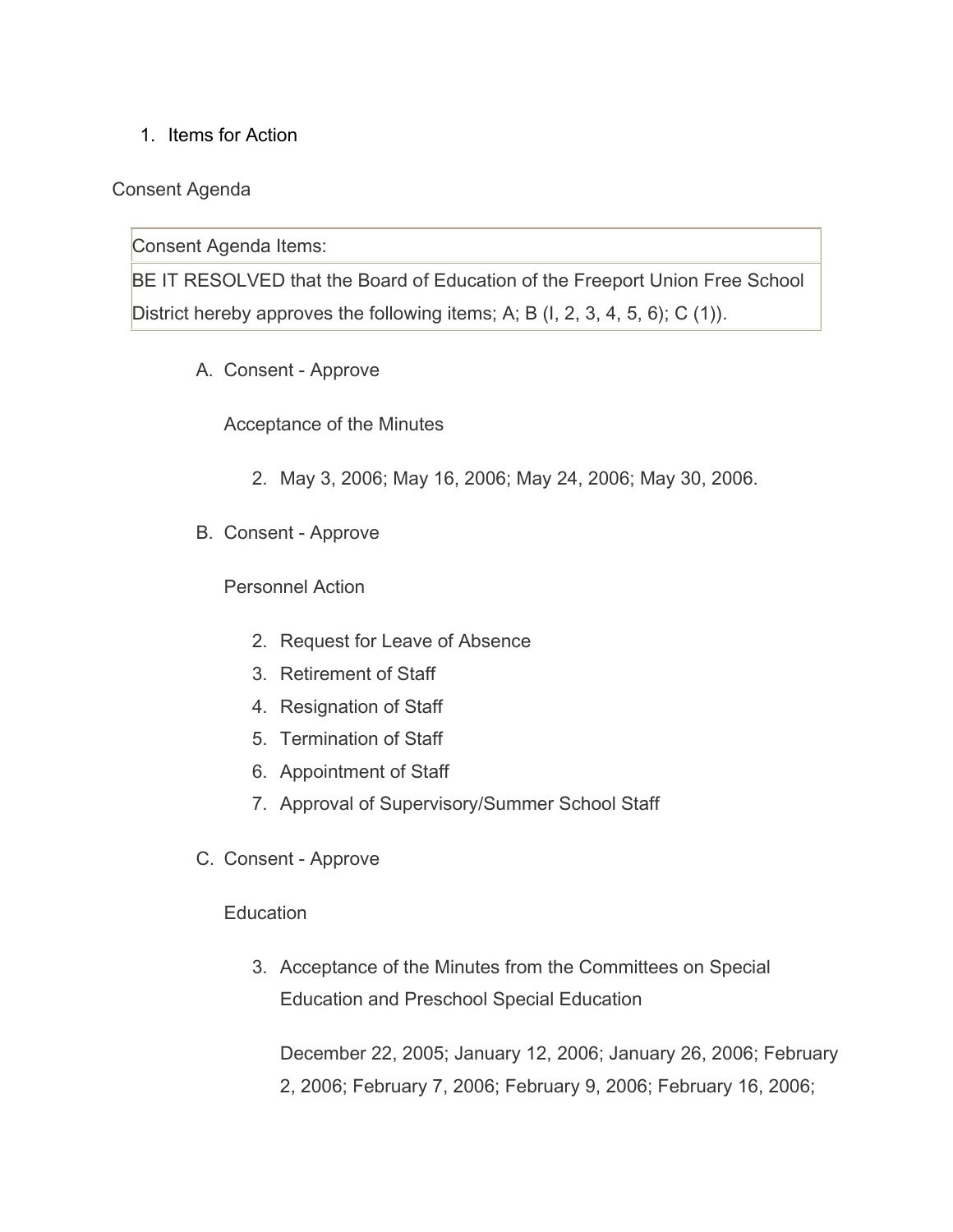March 1, 2006; March 2, 2006; March 21, 2006; April 3, 2006; April 7, April 27, 2006; 2006; May 3, 2006; May 8, 2006;May 12, 2006; May 17, 2006; May 15, 2006; May 24, 2006.

D. Other Items for Action

### Personnel

4. Granting of Tenure

### **Education**

- 5. Adoption of the BOE Audit Committee Charter
- 6. Adoption of the Wellness Policy
- 7. Adoption of the Code of Conduct
- 8. Adoption of the Special Education Plan

#### Finance

9. Resolution for Tax Anticipation Notes

## Other Reports to the Board

- 1. Calendar of Events June 21, 2006 through August 23, 2006
- 2. FHS Funds Report May 31, 2006
- 3. Treasurer's Report April 30, 2006
- 4. Atkinson Bookstore Account 2005-2006 School Year
- VII. Questions /Comments from the Public on Other Topics
	- o At this time, the public is given the opportunity to address the Board of Education on any other topics. Each speaker will be allowed to address the Board once, for a maximum of six minutes
- VIII. Board Comments